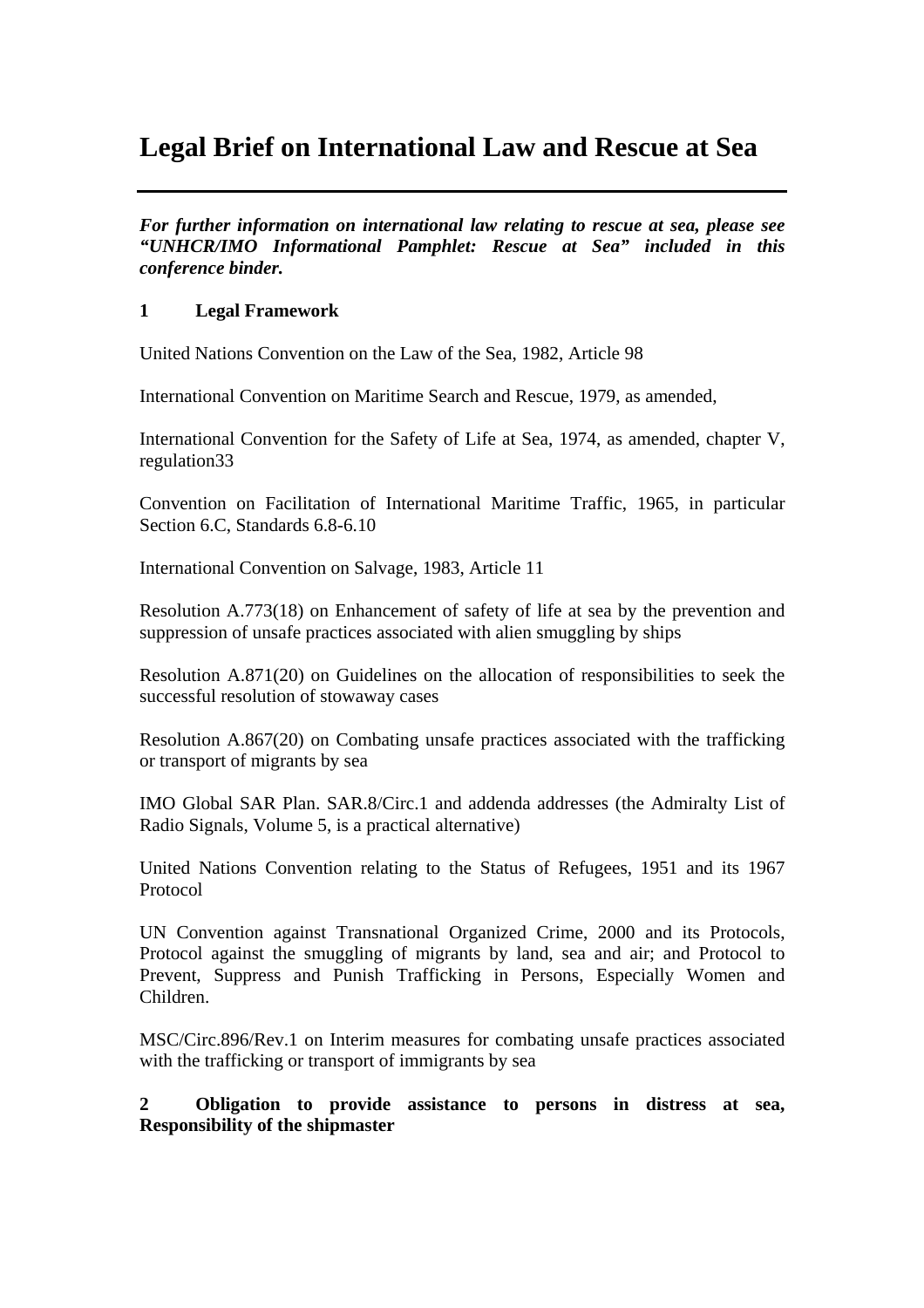(United Nations Convention on the Law of the Sea, 1982, International Convention for the Safety of Life at Sea, 1974, as amended)

Shipmasters have certain duties that must be carried out in order to provide for safety of life at sea, preserve the integrity of global SAR services of which they are part, and to comply with humanitarian and legal obligations.

In order to more effectively contribute to safety of life at sea, ships are urged to participate in ship reporting systems established for the purpose of facilitating SAR operations.

# **3 Obligation to establish search and rescue centres (Responsibilities and preparedness)**

(The International Convention for the safety of life at sea, Chapter 5, Reg 7, The International Convention on maritime search and rescue, Chapter 1.3.2, as amended)

Governments should ensure that their respective rescue co-ordination centres (RCCs) and other national authorities concerned have sufficient guidance and authority to fulfil their duties

Governments should ensure that their RCCs and rescue units are operating in accordance with the standards and procedures in the IAMSAR Manual and that all ships operating under their flag have on board Volume III of the IAMSAR Manual.

A ship should not be subject to undue delay, financial burden or other related difficulties after assisting persons at sea; therefore coastal States should relieve the ship as soon as practicable.

Normally, any SAR co-ordination that takes place between an assisting ship and any coastal State(s) should be handled via the responsible RCC.

Each RCC should have effective plans of operation and arrangements (interagency or international plans and agreements if appropriate) in place for responding to all types of SAR situations.

### **4 Humanitarian obligations: State obligations under the international law**

IMO Resolution A 920 (22): safety measures and procedures for the treatment of persons rescued at sea

The objectives are to help ensure that:

.1 survivors of distress incidents are provided assistance regardless of nationality or status or the circumstances in which they are found;